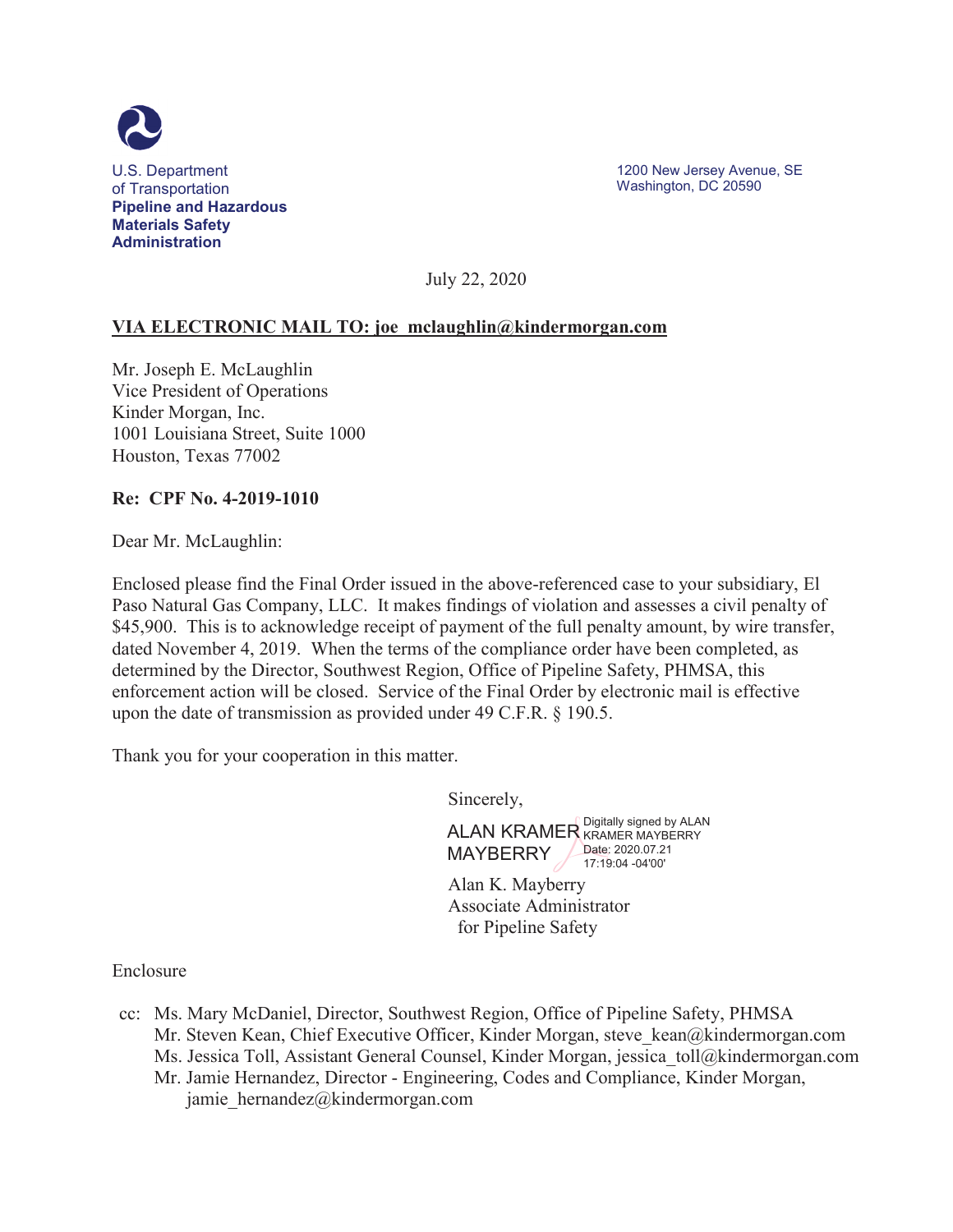Ms. Catherine Little, Counsel, Troutman Sanders, LLP, catherine.little@troutman.com Ms. Annie Cook, Counsel, Troutman Sanders, LLP, annie.cook@troutman.com

CONFIRMATION OF RECEIPT REQUESTED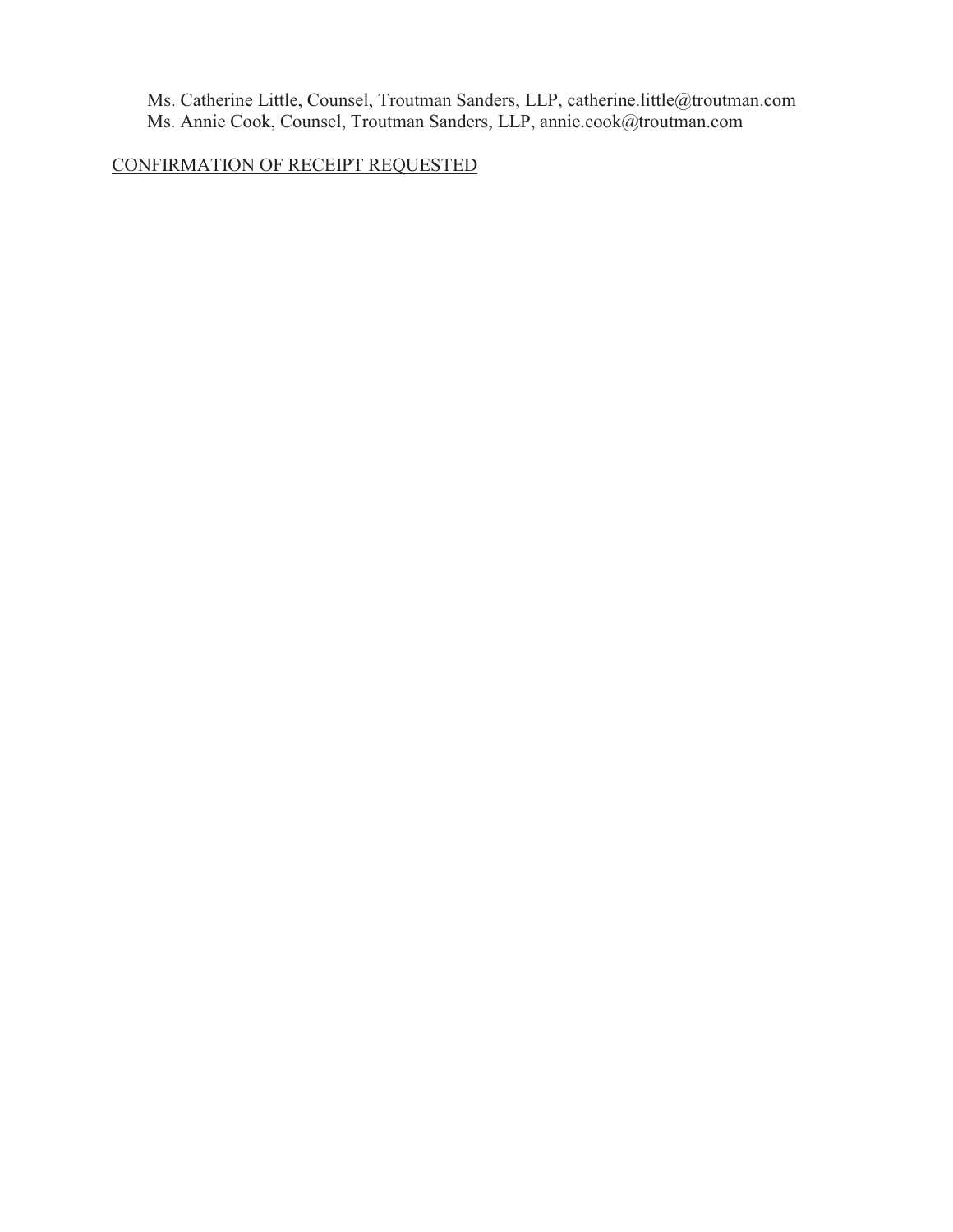### **U.S. DEPARTMENT OF TRANSPORTATION PIPELINE AND HAZARDOUS MATERIALS SAFETY ADMINISTRATION OFFICE OF PIPELINE SAFETY WASHINGTON, D.C. 20590**

**In the Matter of )** 

**El Paso Natural Gas Company, LLC, ) CPF No. 4-2019-1010 a subsidiary of Kinder Morgan, Inc., )** 

**\_\_\_\_\_\_\_\_\_\_\_\_\_\_\_\_\_\_\_\_\_\_\_\_\_\_\_\_\_\_\_\_\_\_\_\_ )** 

 **)** 

 **)** 

**\_\_\_\_\_\_\_\_\_\_\_\_\_\_\_\_\_\_\_\_\_\_\_\_\_\_\_\_\_\_\_\_\_\_\_\_)** 

**Respondent. )** 

## **FINAL ORDER**

From January 16, 2018, through July 19, 2019, pursuant to 49 U.S.C. § 60117, representatives of the Pipeline and Hazardous Materials Safety Administration (PHMSA), Office of Pipeline Safety (OPS) and Arizona Corporation Commission, pursuant to Chapter 601 of 49 United States Code, conducted an on-site pipeline safety inspection of the facilities and records of El Paso Natural Gas Company, LLC's (EPNG or Respondent) West North pipeline system in Texas, Oklahoma, New Mexico, and Arizona. EPNG is a subsidiary of Kinder Morgan, Inc.<sup>1</sup> The EPNG system is an approximately 10,140-mile pipeline system that transports natural gas from the San Juan, Permian, and Anadarko basins to California, Arizona, Nevada, New Mexico, Oklahoma, Texas, and northern Mexico.<sup>2</sup>

As a result of the inspection, the Director, Southwest Region, OPS (Director), issued to Respondent, by letter dated October 1, 2019, a Notice of Probable Violation, Proposed Civil Penalty, and Proposed Compliance Order (Notice), which also included warnings pursuant to 49 C.F.R. § 190.205. In accordance with 49 C.F.R. § 190.207, the Notice proposed finding that EPNG had violated 49 C.F.R.  $\S$  192.619(a)(3) and 192.465(a), and proposed assessing a civil penalty of \$45,900 for the alleged violations. The Notice also proposed ordering Respondent to take certain measures to correct the alleged violations. The warning items required no further action, but warned the operator to correct the probable violations or face possible future enforcement action.

EPNG requested and received two extensions of time to respond to the Notice. EPNG responded to the Notice by letter dated December 19, 2019 (Response). The company did not contest the allegation of § 192.619(a)(3), but provided additional information in response to the Notice and requested that the proposed compliance order be modified. The company did not contest the

 $\overline{a}$ 

<sup>1</sup> Kinder Morgan, Inc. website, *available at*

https://www.kindermorgan.com/pages/business/gas\_pipelines/west/EPNG\_MP/default.aspx (last accessed July 7, 2020).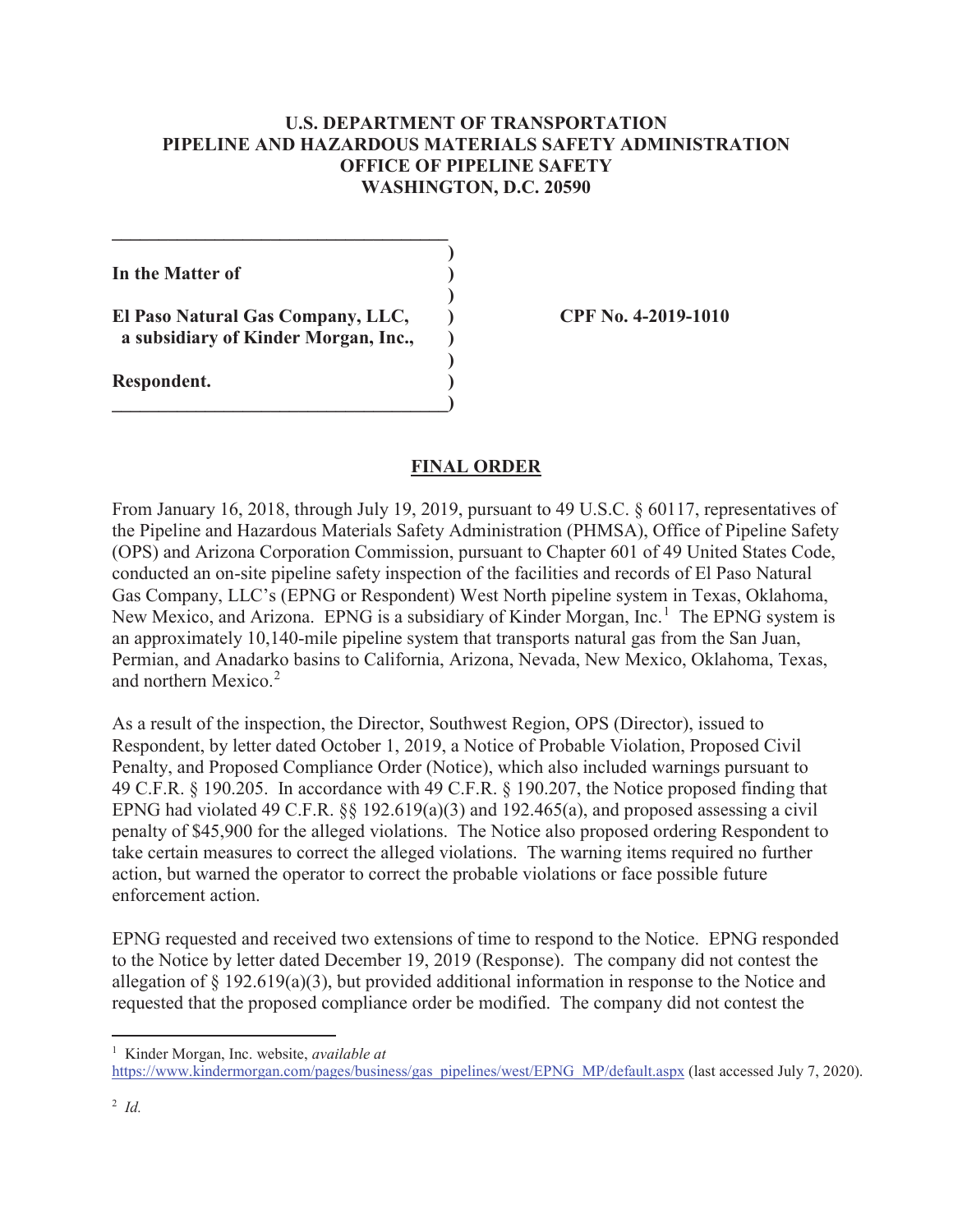allegation of § 192.465(a) and paid the proposed civil penalty. Respondent did not request a hearing and therefore has waived its right to one.

## **FINDINGS OF VIOLATION**

The Notice alleged that Respondent violated 49 C.F.R. Part 192, as follows:

**Item 1:** The Notice alleged that Respondent violated 49 C.F.R. § 192.619(a)(3), which states:

## **§ 192.619 Maximum allowable operating pressure: Steel or plastic pipelines.**

(a) No person may operate a segment of steel or plastic pipeline at a pressure that exceeds a maximum allowable operating pressure determined under paragraph (c) or (d) of this section, or the lowest of the following:

 $(1)$  ....

 $\overline{a}$ 

(3) The highest actual operating pressure to which the segment was subjected during the 5 years preceding the applicable date in the second column. This pressure restriction applies unless the segment was tested according to the requirements in paragraph (a)(2) of this section after the applicable date in the third column or the segment was uprated according to the requirements in subpart K of this part:

| <b>Pipeline segment</b>                                                                                             | <b>Pressure date</b>                                                                   | <b>Test date</b>                                          |
|---------------------------------------------------------------------------------------------------------------------|----------------------------------------------------------------------------------------|-----------------------------------------------------------|
| - Onshore gathering line that<br>first became subject to this part<br>(other than §192.612) after April<br>13, 2006 | March 15, 2006, or date<br>line becomes subject to<br>this part, whichever is<br>later | 5 years preceding<br>applicable date in<br>second column. |
| - Onshore transmission line that<br>was a gathering line not subject to<br>this part before March 15, 2006          |                                                                                        |                                                           |
| Offshore gathering lines                                                                                            | July 1, 1976                                                                           | July 1, 1971.                                             |
| All other pipelines                                                                                                 | July 1, 1970                                                                           | July 1, 1965.                                             |

The Notice alleged that Respondent violated 49 C.F.R. § 192.619(a)(3) by failing to establish a maximum allowable operating pressure (MAOP) for its MP 64+ 2964 to MP 138+ 2128 segment (the Segment). Specifically, the Notice alleged that EPNG did not have records to support its MAOP determination. The Notice alleged that EPNG's records stated that the MAOP of the Segment was established using criteria in Section 3.3. of EPNG's *Operation and Maintenance Procedures 201*, which adopted the requirements of § 192.619(a)(3). Yet, the Notice alleged EPNG could not provide records showing the highest actual operating pressure the Segment was subjected to during the five years preceding July 1, 1970, to support its MAOP determination in accordance with § 192.619(a)(3).<sup>3</sup>

<sup>&</sup>lt;sup>3</sup> The Notice mistakenly alleges that EPNG could not provide records showing the highest actual operating pressure that the Segment was subjected to during the *past five years*, instead of the five years preceding the applicable date of July 1, 1970.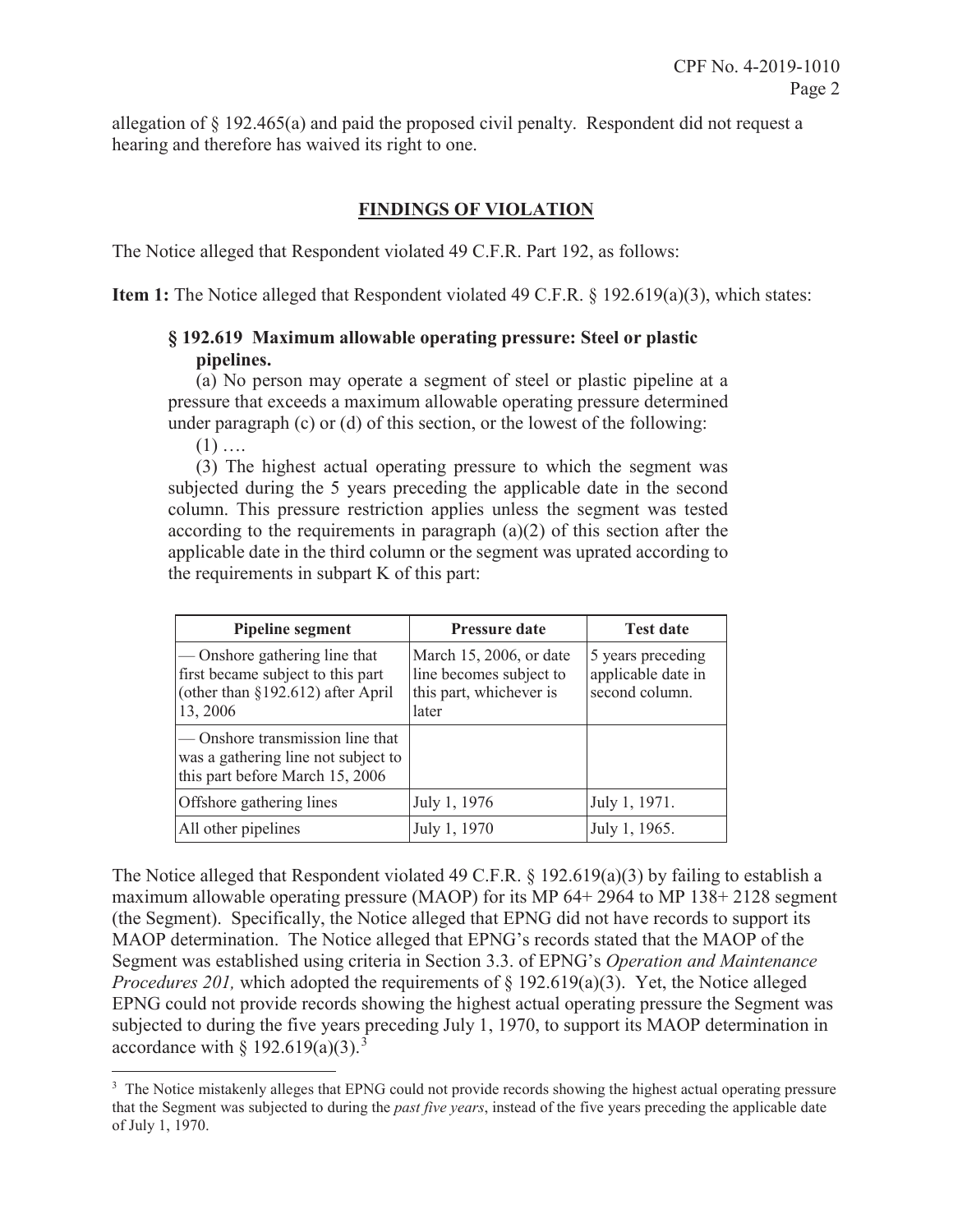In its Response, EPNG contended that it believed it had documents demonstrating compliance with  $\S$  192.619(a)(3) at the time of the inspection, but stated that it was not contesting the alleged violation. EPNG did request that the compliance order be modified, which is discussed below. Accordingly, based upon a review of all of the evidence, I find that Respondent violated 49 C.F.R. § 192.619(a)(3) by failing to have documentation to support its MAOP determination for the Segment.

**Item 3:** The Notice alleged that Respondent violated 49 C.F.R. § 192.465(a), which states:

#### **§ 192.465 External corrosion control: Monitoring.**

(a) Each pipeline that is under cathodic protection must be tested at least one each calendar year, but with intervals not exceeding 15 months, to determine whether the cathodic protection meets the requirements of §192.463. However, if tests at those intervals are impractical for separately protected short sections of mains or transmission lines, not in excess of 100 feet (30 meters), or separately protected service lines, these pipelines may be surveyed on a sampling basis. At least 10 percent of these protected structures, distributed over the entire system must be surveyed each calendar year, with a different 10 percent checked each subsequent year, so that the entire system is tested in each 10-year period.

The Notice alleged that Respondent violated 49 C.F.R. § 192.465(a) by failing to test each pipeline that is under cathodic protection at least once each calendar year, but with intervals not exceeding 15 months, to determine whether the cathodic protection meets the requirements of § 192.463 for four of its pipeline systems.<sup>4</sup> Specifically, the Notice alleged that EPNG's records for its annual pipe-to-soil surveys for calendar years 2016 and 2017, for pipeline systems 1200, 1201, 1204, and 1208, showed that EPNG exceeded the 15-month testing interval by a period of one to five months. The Notice alleged further, that for pipeline system 1209, this is a repeat violation from a Final Order issued to Respondent on December 29, 2016 (CPF No. 4-2016- 1005, Item 4).

Respondent did not contest this allegation of violation. Accordingly, based upon a review of all of the evidence, I find that Respondent violated 49 C.F.R. § 192.465(a) by failing to test each pipeline that is under cathodic protection at least once each calendar year, but with intervals not

 $\overline{a}$ 4 §192.463 External corrosion control: Cathodic protection.

<sup>(</sup>a) Each cathodic protection system required by this subpart must provide a level of cathodic protection that complies with one or more of the applicable criteria contained in appendix D of this part. If none of these criteria is applicable, the cathodic protection system must provide a level of cathodic protection at least equal to that provided by compliance with one or more of these criteria.

<sup>(</sup>b) If amphoteric metals are included in a buried or submerged pipeline containing a metal of different anodic potential—

<sup>(1)</sup> The amphoteric metals must be electrically isolated from the remainder of the pipeline and cathodically protected; or

<sup>(2)</sup> The entire buried or submerged pipeline must be cathodically protected at a cathodic potential that meets the requirements of appendix D of this part for amphoteric metals.

<sup>(</sup>c) The amount of cathodic protection must be controlled so as not to damage the protective coating or the pipe.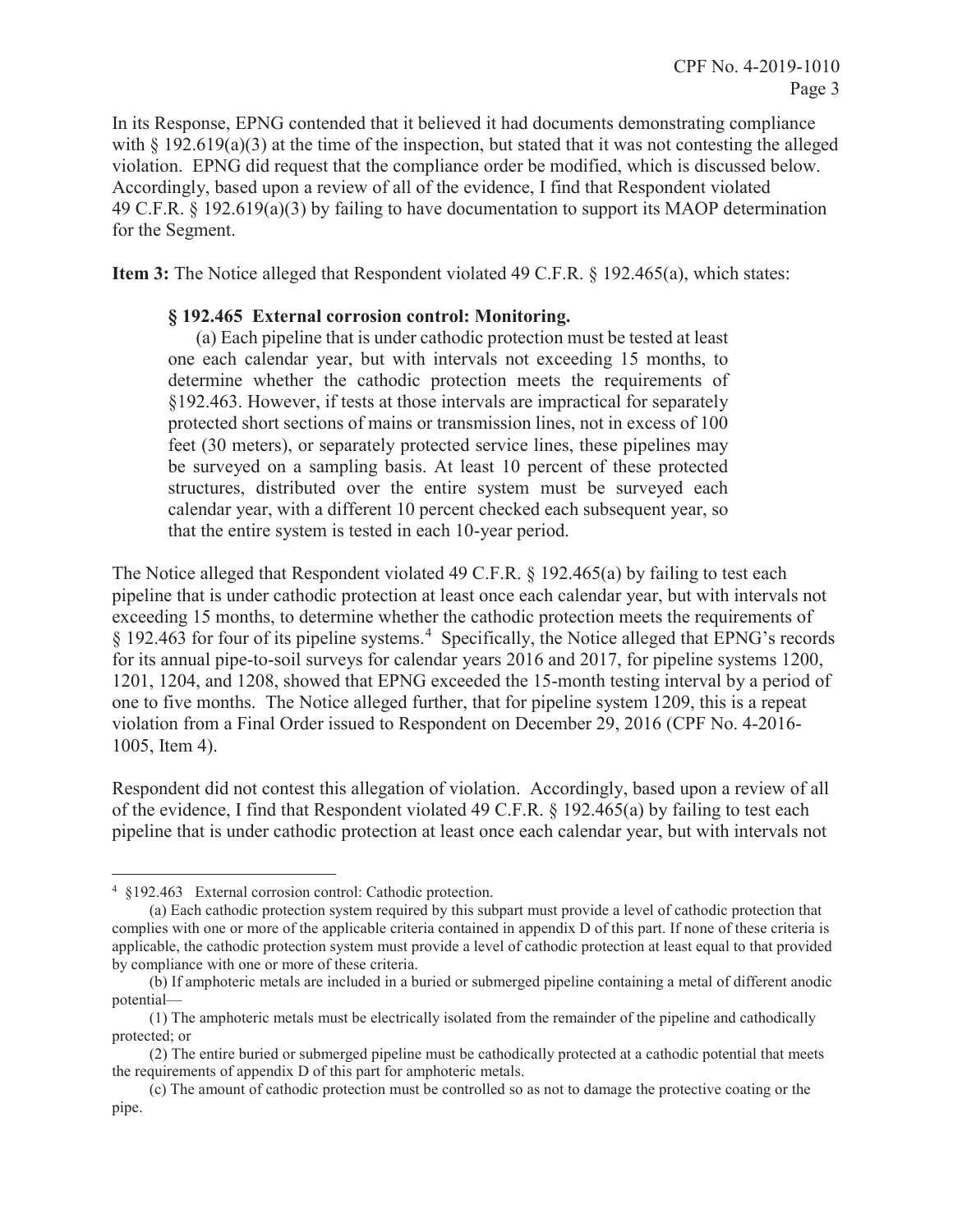exceeding 15 months, to determine whether the cathodic protection meets the requirements of § 192.463 for four of its pipeline systems.

These findings of violation will be considered prior offenses in any subsequent enforcement action taken against Respondent.

# **ASSESSMENT OF PENALTY**

Under 49 U.S.C. § 60122, Respondent is subject to an administrative civil penalty not to exceed \$200,000 per violation for each day of the violation, up to a maximum of \$2,000,000 for any related series of violations.<sup>5</sup> In determining the amount of a civil penalty under 49 U.S.C. § 60122 and 49 C.F.R. § 190.225, I must consider the following criteria: the nature, circumstances, and gravity of the violation, including adverse impact on the environment; the degree of Respondent's culpability; the history of Respondent's prior offenses; any effect that the penalty may have on its ability to continue doing business; and the good faith of Respondent in attempting to comply with the pipeline safety regulations. In addition, I may consider the economic benefit gained from the violation without any reduction because of subsequent damages, and such other matters as justice may require. The Notice proposed a total civil penalty of \$45,900 for the violation of § 192.465(a) cited above.

**Item 3:** The Notice proposed a civil penalty of \$45,900 for Respondent's violation of 49 C.F.R. § 192.465(a), for failing to test each pipeline that is under cathodic protection at least once each calendar year, but with intervals not exceeding 15 months, to determine whether the cathodic protection meets the requirements of § 192.463 for four of its pipeline systems. EPNG neither contested the allegation nor presented any evidence or argument justifying a reduction in or elimination of the proposed penalty.

Accordingly, having reviewed the record and considered the assessment criteria, I assess Respondent a civil penalty of **\$45,900** for violation of 49 C.F.R. § 192.465(a). The full civil penalty amount was paid by wire transfer on November 4, 2019.

# **COMPLIANCE ORDER**

The Notice proposed a compliance order with respect to Item 1 for violation of 49 C.F.R. § 192.619(a)(3). Under 49 U.S.C. § 60118(a), each person who engages in the transportation of gas or who owns or operates a pipeline facility is required to comply with the applicable safety standards established under chapter 601.

With regard to the violation of  $\S 192.619(a)(3)$  (Item 1), the Notice proposed to require that Respondent submit records showing the highest operating pressure to which the pipeline segment was operated during the five years preceding July 1, 1970. EPNG requested that the compliance terms be modified to permit Respondent to evaluate the applicability of recently issued pipeline safety regulations to ensure compliance with MAOP and recordkeeping standards. The new

 $\overline{a}$ 

<sup>5</sup> These amounts are adjusted annually for inflation. *See* 49 C.F.R. § 190.223.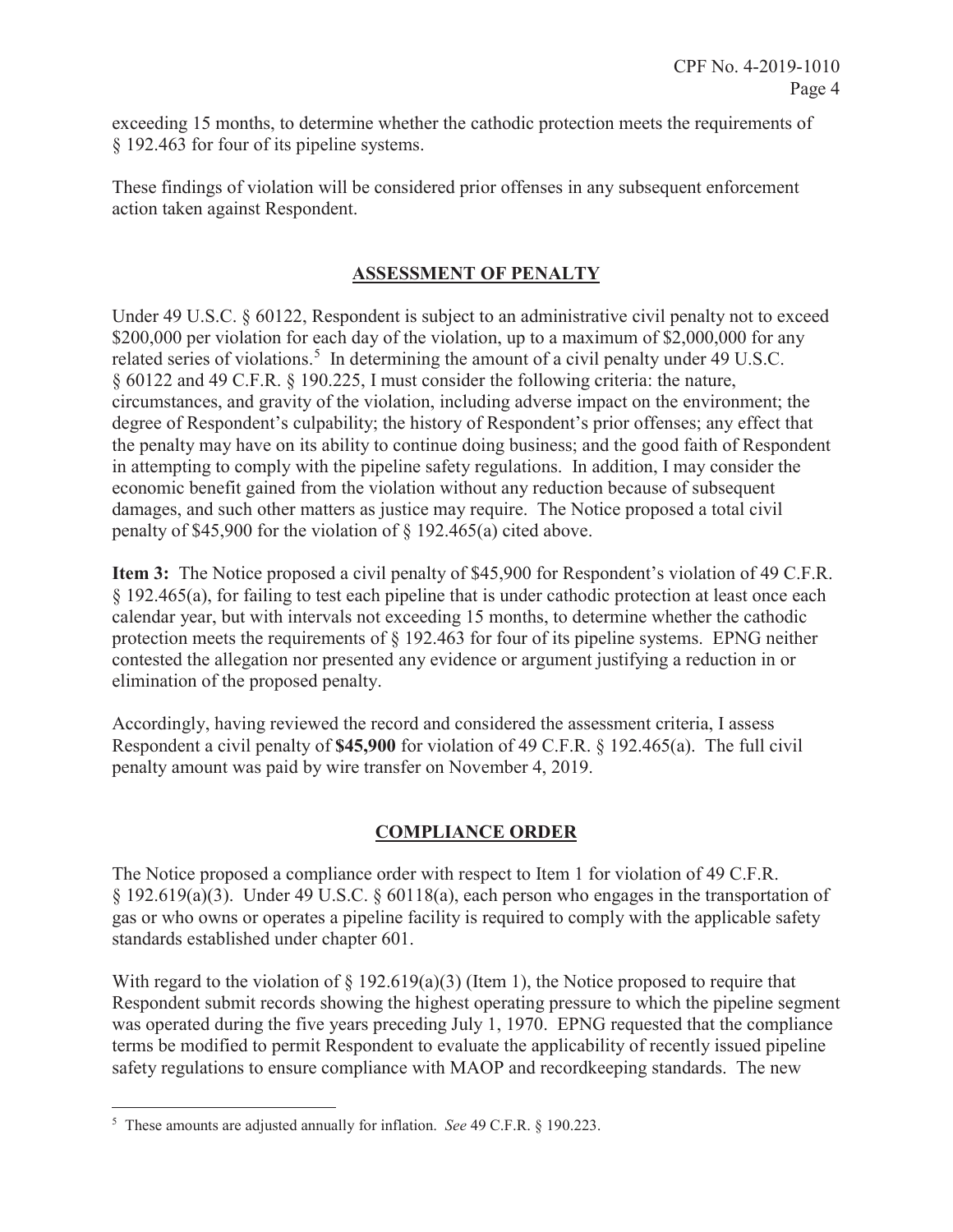regulations, titled "Pipeline Safety: Safety of Gas Transmission Pipelines: MAOP Reconfirmation, Expansion of Assessment Requirements, and Other Related Amendments," were promulgated by PHMSA on October 1, 2019 (84 FR 52180). In her recommendation for final action submitted pursuant to  $\S$  190.209(b)(7), the Regional Director agreed that it would be appropriate to modify the proposed compliance terms in order to allow EPNG to come into compliance with newly promulgated regulations concerning MAOP and recordkeeping.

Therefore, the Compliance Order is modified as set forth below.

Pursuant to the authority of 49 U.S.C. § 60118(b) and 49 C.F.R. § 190.217, Respondent is ordered to take the following actions to ensure compliance with the pipeline safety regulations applicable to its operations:

> 1. With respect to the violation of § 192.619(a)(3) (**Item 1**), Respondent must evaluate the applicability of *Pipeline Safety: Safety of Gas Transmission Pipelines: MAOP Reconfirmation, Expansion of Assessment Requirements, and Other Related Amendments*, (84 FR 52180, Oct. 1, 2019) to the El Paso West North pipeline segment, MP 64 + 2964 and MP 138 + 2128.

2. EPNG must specifically evaluate the applicability of § 192.127, Records: Pipe Design (records verification); § 192.624, Maximum Allowable Operating Pressure Reconfirmation: Onshore Steel Transmission Pipelines (MAOP confirmation); § 192.632, Engineering Critical Assessment for Maximum Allowable Operating Pressure Reconfirmation: Onshore Steel Transmission Pipelines; and compliance timeframes in the October 1, 2019 rulemaking (effective July 1, 2020).

3. EPNG must provide its evaluation to the Director, Southwest Region for review within 30 days of the issuance of the Final Order.

The Director may grant an extension of time to comply with any of the required items upon a written request timely submitted by the Respondent and demonstrating good cause for an extension.

It is requested (not mandated) that Respondent maintain documentation of the safety improvement costs associated with fulfilling this Compliance Order and submit the total to the Director. It is requested that these costs be reported in two categories: (1) total cost associated with preparation/revision of plans, procedures, studies and analyses; and (2) total cost associated with replacements, additions and other changes to pipeline infrastructure.

Failure to comply with this Order may result in the administrative assessment of civil penalties not to exceed \$200,000, as adjusted for inflation (49 C.F.R. § 190.223), for each violation for each day the violation continues or in referral to the Attorney General for appropriate relief in a district court of the United States.